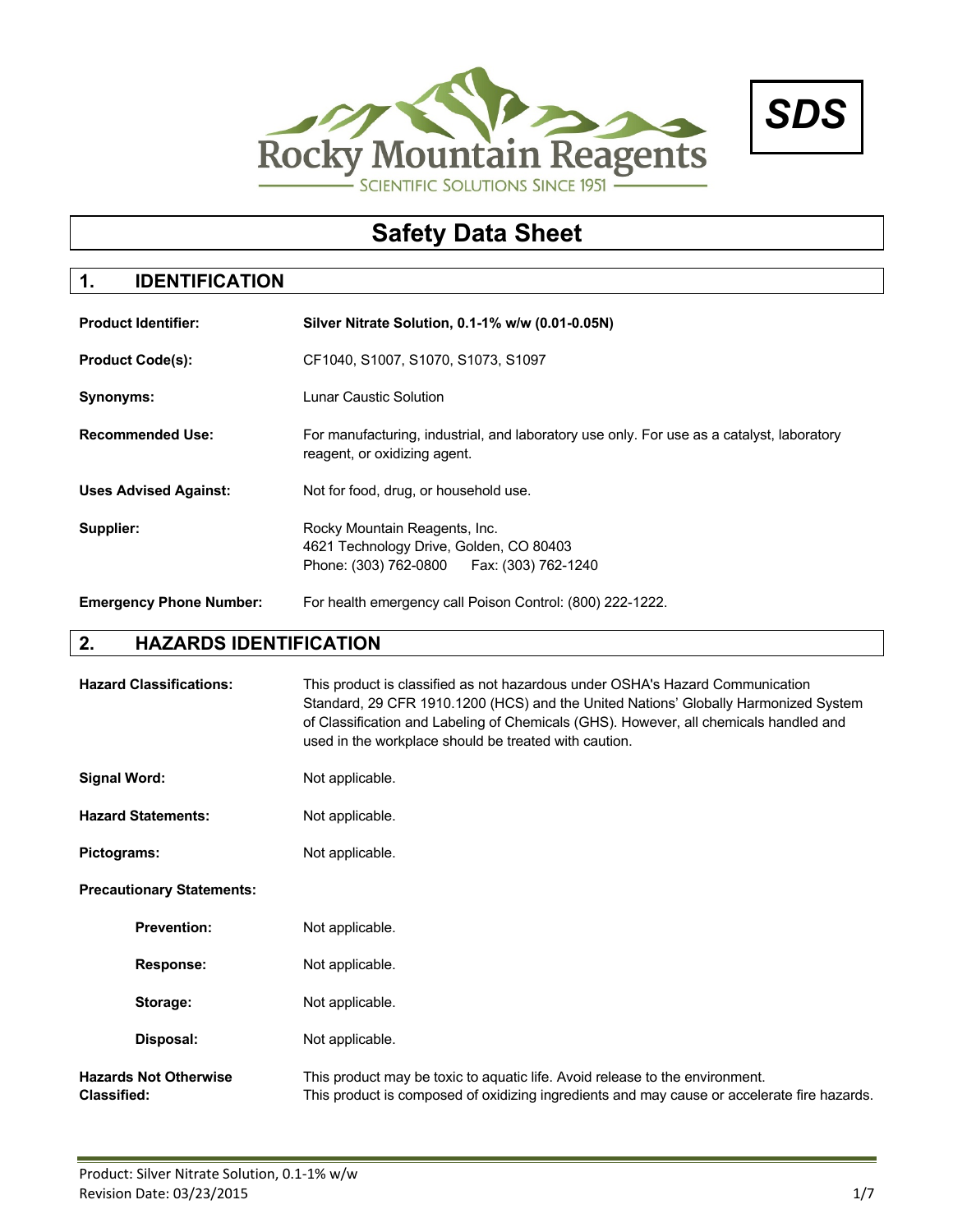# **3. COMPOSITION AND INFORMATION ON INGREDIENTS**

| <b>Component</b>      | <b>Common Name / Synonyms</b> | CAS#      | <b>Chemical Formula</b> | % by Weight    |
|-----------------------|-------------------------------|-----------|-------------------------|----------------|
| Water                 | Water                         | 7732-18-5 | $H_2O$                  | $99.0 - 99.9$  |
| <b>Silver Nitrate</b> | Lunar Caustic                 | 7761-88-8 | AaNO <sub>3</sub>       | $0.100 - 1.00$ |

Trade Secret Statement: Not applicable.

### **4. FIRST AID MEASURES**

### **First Aid Procedures:**

| Inhalation:                                                 | Move to fresh air. If breathing is difficult, give oxygen. If not breathing, give artificial<br>respiration. Get medical attention if symptoms occur.                                                                                                                                                                   |  |
|-------------------------------------------------------------|-------------------------------------------------------------------------------------------------------------------------------------------------------------------------------------------------------------------------------------------------------------------------------------------------------------------------|--|
| Ingestion:                                                  | Do not induce vomiting unless directed to do so by medical personnel. If vomiting occurs,<br>keep head low so that vomit does not enter lungs. Rinse mouth. Never give anything by<br>mouth to an unconscious person. Call a physician or poison control center immediately.                                            |  |
| <b>Skin Contact:</b>                                        | Wash skin with plenty of water for at least 15 minutes. Remove contaminated clothing and<br>shoes. Wash clothing before reuse. Get medical attention if symptoms occur.                                                                                                                                                 |  |
| <b>Eye Contact:</b>                                         | Check for and remove contact lenses. Immediately flush eyes with gentle but large stream<br>of water for at least 15 minutes, lifting lower and upper eyelids occasionally. Get medical<br>attention if symptoms occur.                                                                                                 |  |
| <b>General Advice:</b>                                      | Poison information centers in each state can provide additional assistance for scheduled<br>poisons. Ensure that medical personnel and those providing first aid are aware of the<br>material(s) involved and take precautions to protect themselves.                                                                   |  |
| <b>Symptoms and Effects:</b>                                | May cause irritation, burns, headache, nausea, vomiting, difficulty breathing, hypermotility,<br>darkening of skin or tissues (argyria), vomiting, diarrhea, cyanosis. May cause respiratory<br>and cardiovascular effects. Prolonged or repeated exposure may cause lung damage, liver<br>effects, and kidney effects. |  |
| <b>Immediate Medical Care/</b><br><b>Special Treatment:</b> | Treat symptomatically. Symptoms may be delayed.                                                                                                                                                                                                                                                                         |  |

## **5. FIREFIGHTING MEASURES**

| <b>Suitable Extinguishing Media:</b>            | Water spray, dry powder, alcohol resistant foam, carbon dioxide.                                                                                                                                                                                                                                 |  |  |
|-------------------------------------------------|--------------------------------------------------------------------------------------------------------------------------------------------------------------------------------------------------------------------------------------------------------------------------------------------------|--|--|
|                                                 | Unsuitable Extinguishing Media: Do not use a solid (straight) water stream, as it may scatter and spread fire.                                                                                                                                                                                   |  |  |
| <b>Hazardous Combustion</b><br><b>Products:</b> | Nitrogen oxides, silver oxides.                                                                                                                                                                                                                                                                  |  |  |
| <b>Specific Hazards:</b>                        | Oxidizer. Contact with combustible and organic material may cause fire. This product may<br>accelerate burning when involved in a fire. May cause explosion hazard if contacted with<br>flammable materials or if heated. May decompose upon heating to produce corrosive and/or<br>toxic fumes. |  |  |
| <b>Special Protective Equipment/</b>            | As in any fire, wear MSHA/NIOSH-approved (or equivalent), self-contained, positive-                                                                                                                                                                                                              |  |  |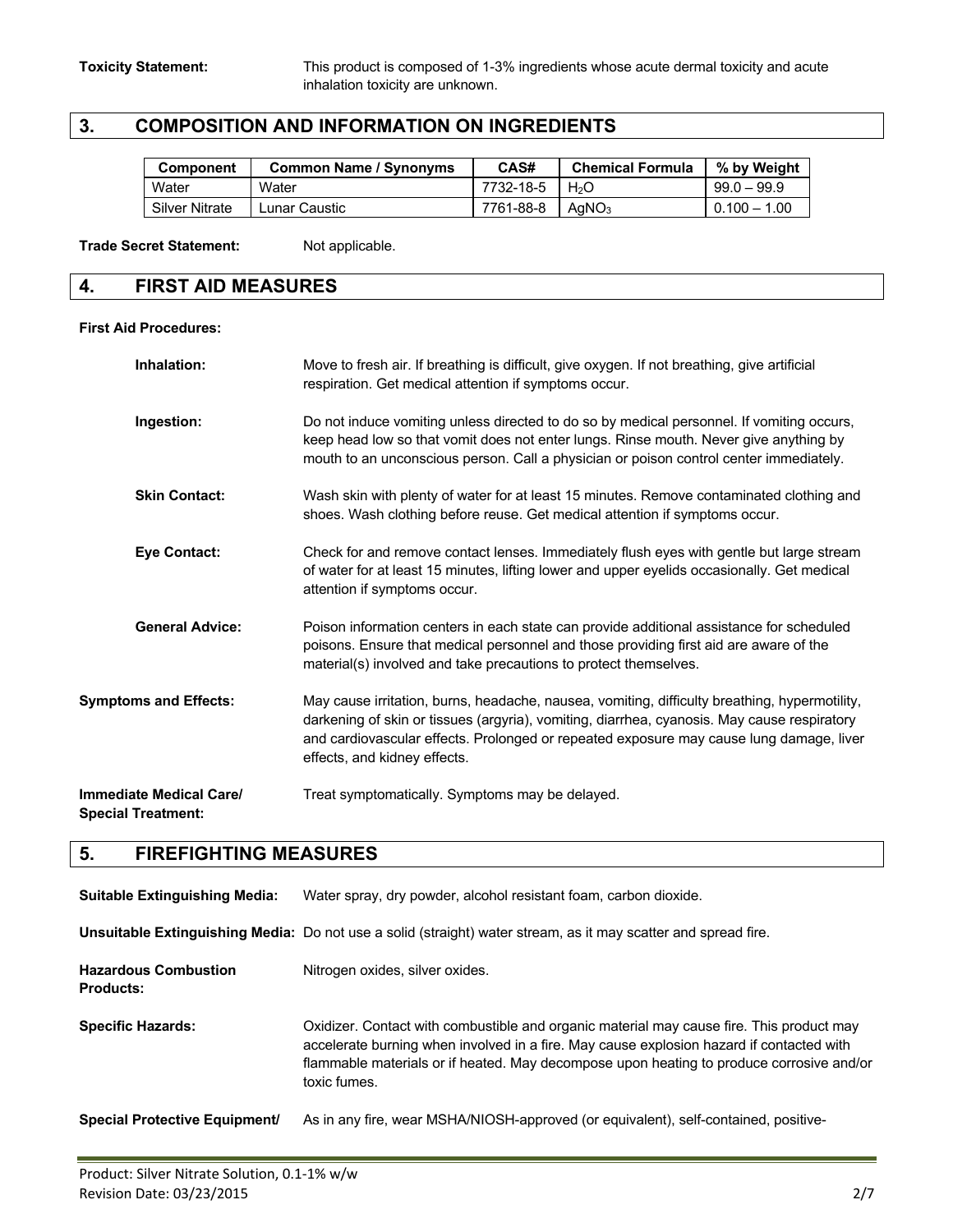Precautions for Firefighters: pressure or pressure-demand breathing apparatus and full protective gear. Use water spray to cool unopened containers. Move containers from fire area, if you can do so without risk. In the event of fire and/or explosion, do not breathe fumes.

### **6. ACCIDENTAL RELEASE MEASURES**

| <b>Personal Precautions and</b><br><b>Protective Equipment:</b> | Isolate hazard area and keep unnecessary and unprotected personnel away from the area<br>of the leak or spill. Wear appropriate personal protective equipment (see Section 8). Avoid<br>contact with eyes, skin, clothing, and combustible materials.                                                                                                                                                  |  |
|-----------------------------------------------------------------|--------------------------------------------------------------------------------------------------------------------------------------------------------------------------------------------------------------------------------------------------------------------------------------------------------------------------------------------------------------------------------------------------------|--|
| <b>Emergency Procedures:</b>                                    | In case of chemical emergency, or if unsure how to address an accidental release, consult a<br>professional (see Section 1).                                                                                                                                                                                                                                                                           |  |
| <b>Methods for Containment:</b>                                 | Stop the flow of material, if this is without risk. Prevent entry into waterways, sewer,<br>basements, or confined areas. Dike the spilled material, where this is possible. Keep<br>combustibles away from spilled materials. Product should not be released to the<br>environment.                                                                                                                   |  |
| <b>Methods for Cleanup:</b>                                     | Keep combustibles away from spilled material. Absorb spill with an inert material (e.g.<br>vermiculite, dry sand, earth, cloth, or fleece) and place in a non-combustible container for<br>reclamation or disposal. Do not flush to sewer. Clean contaminated surfaces thoroughly.<br>Never return spills in original containers for reuse. Clean up in accordance with all<br>applicable regulations. |  |

### **7. HANDLING AND STORAGE**

**Handling:** Wear personal protective equipment (see Section 8). Avoid contact with skin, eyes, clothing, and combustible materials. Do not ingest. When using, do not eat, drink, or smoke. Keep away from incompatible materials (see Section 10). Handle in accordance with good industrial hygiene and safety practice. Wash thoroughly after handling. Containers of this material may be hazardous when empty, as they retain product residues. Observe all warnings and precautions listed for this product.

**Storage:** Store in a cool, dry, ventilated area. Keep out of light. Keep away from heat and sources of ignition. Do not store near combustible materials. Store in a segregated and approved area away from incompatible materials (see Section 10). Store in original container. Keep containers tightly closed and upright. Keep away from food, drink, and animal foodstuffs. Keep out of the reach of children. Comply with all national, state, and local codes pertaining to the storage, handling, dispensing, and disposal of this product.

### **8. EXPOSURE CONTROLS AND PERSONAL PROTECTION**

| <b>Exposure Limits:</b>              | No information found.<br>Water:                                                                                                                                                                                                                                                                                                                        |                             |                                                                                                                                                         |
|--------------------------------------|--------------------------------------------------------------------------------------------------------------------------------------------------------------------------------------------------------------------------------------------------------------------------------------------------------------------------------------------------------|-----------------------------|---------------------------------------------------------------------------------------------------------------------------------------------------------|
|                                      | Silver Nitrate:                                                                                                                                                                                                                                                                                                                                        | ACGIH (TLV):<br>OSHA (PEL): | 0.01 mg/m <sup>3</sup><br>0.01 mg/m <sup>3</sup>                                                                                                        |
| <b>Engineering Controls:</b>         | Ensure adequate ventilation. Ventilation rates should be matched to conditions. If<br>applicable, use process enclosures, local exhaust ventilation, or other engineering controls<br>to maintain airborne levels below recommended exposure limits. If exposure limits have not<br>been established, maintain airborne levels to an acceptable level. |                             |                                                                                                                                                         |
| <b>Personal Protective Measures:</b> |                                                                                                                                                                                                                                                                                                                                                        |                             |                                                                                                                                                         |
| <b>Eye/Face Protection:</b>          |                                                                                                                                                                                                                                                                                                                                                        |                             | Wear safety glasses with side shields or goggles and a face shield. Maintain approved eye<br>wash station and accessible rinse facilities in work area. |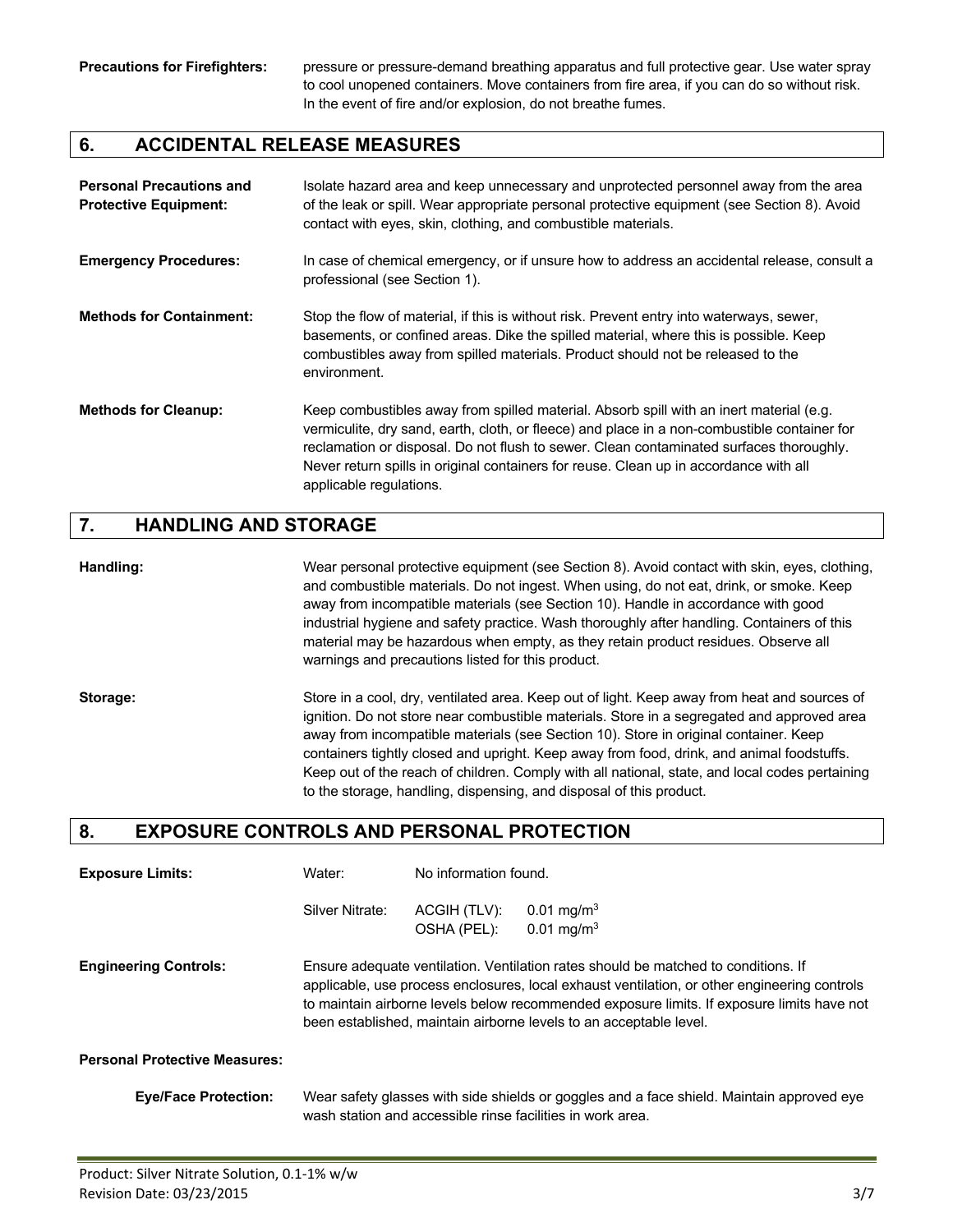| <b>Skin Protection:</b>                                               | Wear appropriate chemical resistant clothing (with long sleeves) and appropriate chemical<br>resistant gloves.                                                                                                                                                                                                                                                                                                                                                                                      |
|-----------------------------------------------------------------------|-----------------------------------------------------------------------------------------------------------------------------------------------------------------------------------------------------------------------------------------------------------------------------------------------------------------------------------------------------------------------------------------------------------------------------------------------------------------------------------------------------|
|                                                                       | <b>Respiratory Protection:</b> An air-purifying, NIOSH-approved respirator with appropriate cartridge or canister may be<br>permissible under certain circumstances where airborne concentrations are expected to<br>exceed exposure limits. Use a positive-pressure, air-supplied respirator if there is any<br>potential for an uncontrolled release, if exposure levels are unknown, or if any other<br>circumstances exist where air-purifying respirators may not provide adequate protection. |
| <b>Specific Requirements</b><br>for Personal Protective<br>Equipment: | Ensure that glove material is compatible with this product. This information is available from<br>glove manufacturers.                                                                                                                                                                                                                                                                                                                                                                              |

# **9. PHYSICAL AND CHEMICAL PROPERTIES**

| Appearance:                                        | Colorless liquid.                     |
|----------------------------------------------------|---------------------------------------|
| Odor:                                              | Odorless.                             |
| <b>Odor Threshold:</b>                             | No information found.                 |
| Formula Weight:                                    | 169.87 as $AgNO3$                     |
| pH:                                                | 5.4 – 6.4 (10% w/v solution at 25 °C) |
| <b>Melting/Freezing Point:</b>                     | No information found.                 |
| <b>Boiling Point/Range:</b>                        | No information found.                 |
| <b>Decomposition Temperature:</b>                  | $<$ 444 °C                            |
| <b>Flash Point:</b>                                | Not applicable.                       |
| <b>Auto-ignition Temperature:</b>                  | Not applicable.                       |
| <b>Flammability:</b>                               | Not applicable.                       |
| <b>Flammability/Explosive Limits:</b>              | Not applicable.                       |
| Solubility:                                        | Miscible with water.                  |
| <b>Vapor Pressure:</b>                             | No information found.                 |
| <b>Vapor Density:</b>                              | No information found.                 |
| <b>Specific Gravity:</b>                           | $1.00 - 1.01$ (Water = 1)             |
| <b>Evaporation Rate:</b>                           | No information found.                 |
| <b>Viscosity:</b>                                  | No information found.                 |
| <b>Partition Coefficient</b><br>(n-octanol/water): | No information found.                 |

# **10. STABILITY AND REACTIVITY**

| <b>Reactivity Data:</b>     | No information found.                                                                                               |
|-----------------------------|---------------------------------------------------------------------------------------------------------------------|
| <b>Chemical Stability:</b>  | Stable under normal conditions. Oxidizer; contact with combustible materials may cause<br>fire. Sensitive to light. |
| <b>Conditions to Avoid:</b> | Heat, light, incompatible materials.                                                                                |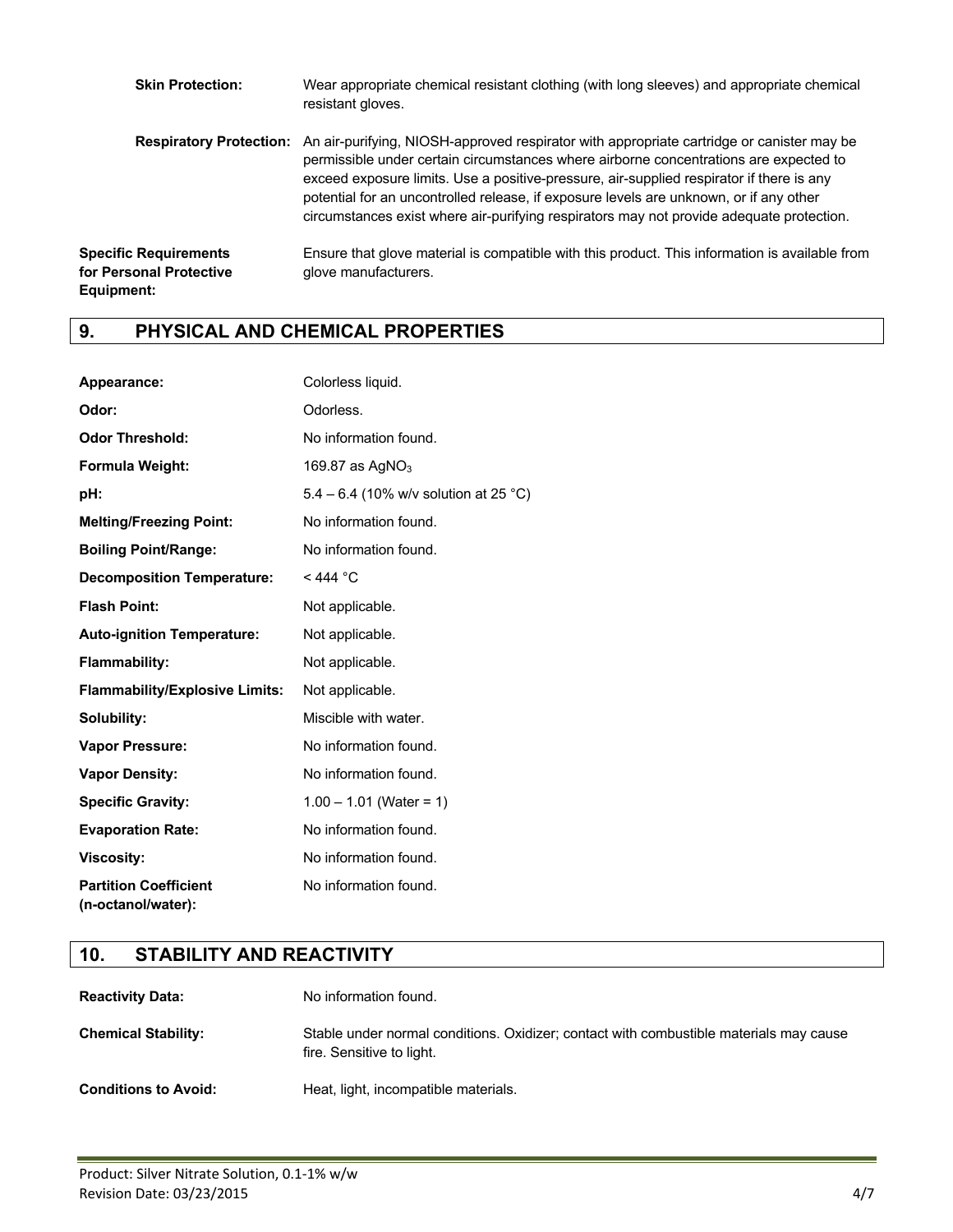| <b>Incompatible Materials:</b>                       | Reducing agents, combustible materials, organic materials, alkalis.                                                                                                                                               |  |  |
|------------------------------------------------------|-------------------------------------------------------------------------------------------------------------------------------------------------------------------------------------------------------------------|--|--|
| <b>Hazardous Decomposition</b><br><b>Products:</b>   | Nitrogen oxides, silver oxides.                                                                                                                                                                                   |  |  |
| <b>Possibility of Hazardous</b><br><b>Reactions:</b> | May react vigorously, violently, or explosively if exposed to extreme thermal conditions or to<br>the incompatible materials listed above. May decompose upon heating to produce corrosive<br>and/or toxic fumes. |  |  |
| <b>Hazardous Polymerization:</b>                     | Will not occur.                                                                                                                                                                                                   |  |  |

## **11. TOXICOLOGICAL INFORMATION**

| <b>Routes of Exposure:</b>   | Inhalation, ingestion, skin contact, eye contact.                                                                                                                                                                                             |                                                                                  |  |
|------------------------------|-----------------------------------------------------------------------------------------------------------------------------------------------------------------------------------------------------------------------------------------------|----------------------------------------------------------------------------------|--|
| <b>Acute Effects:</b>        | May be harmful if swallowed, inhaled, absorbed through the skin, or exposed to the eyes.<br>May cause burns to the eyes, skin, respiratory tract, and gastrointestinal tract. May affect<br>the respiratory system and cardiovascular system. |                                                                                  |  |
| <b>Chronic Effects:</b>      | Prolonged or repeated exposure may cause skin and tissue discoloration, lung damage,<br>liver effects, and kidney effects.                                                                                                                    |                                                                                  |  |
| <b>Toxicological Data:</b>   | Water:                                                                                                                                                                                                                                        | No information found.                                                            |  |
|                              | Silver Nitrate:                                                                                                                                                                                                                               | LD50 Oral, Rat: 1173 mg/kg<br>Causes severe eye irritation based on animal data. |  |
| <b>Symptoms of Exposure:</b> | Irritation, burns, headache, nausea, vomiting, difficulty breathing, hypermotility, darkening of<br>skin or tissues (argyria), vomiting, diarrhea, cyanosis.                                                                                  |                                                                                  |  |
| <b>Carcinogenic Effects:</b> | This product is not considered to be a carcinogen by IARC, ACGIH, NTP, or OSHA.                                                                                                                                                               |                                                                                  |  |

## **12. ECOLOGICAL INFORMATION**

| <b>Ecotoxicological Data:</b>         | Water:          | No information found.                                                           |                                       |
|---------------------------------------|-----------------|---------------------------------------------------------------------------------|---------------------------------------|
|                                       | Silver Nitrate: | LC50, Rainbow Trout (Oncorhynchus mykiss):<br>EC50, Water Flea (Daphnia magna): | $0.006$ mg/L 96 h<br>0.0006 mg/L 48 h |
| <b>Persistence and Degradability:</b> | Silver Nitrate: | Bioaccumulative Potential: 60 d, 70 µg/L<br>Bioconcentration Factor: 120        |                                       |
| <b>Environmental Effects:</b>         |                 | May be toxic to aquatic life. Avoid exposure to the environment.                |                                       |

### **13. DISPOSAL INFORMATION**

| <b>Disposal Instructions:</b>  | All wastes must be handled in accordance with local, state, and federal regulations.<br>Minimize exposure to product waste (see Section 8). Do not dispose unused waste down<br>drains or into sewers. |
|--------------------------------|--------------------------------------------------------------------------------------------------------------------------------------------------------------------------------------------------------|
| <b>Contaminated Packaging:</b> | Because emptied containers retain product residue, follow label warnings even after<br>container is emptied. Offer rinsed packaging material to local recycling facilities.                            |
| <b>Waste Codes:</b>            | No information found.                                                                                                                                                                                  |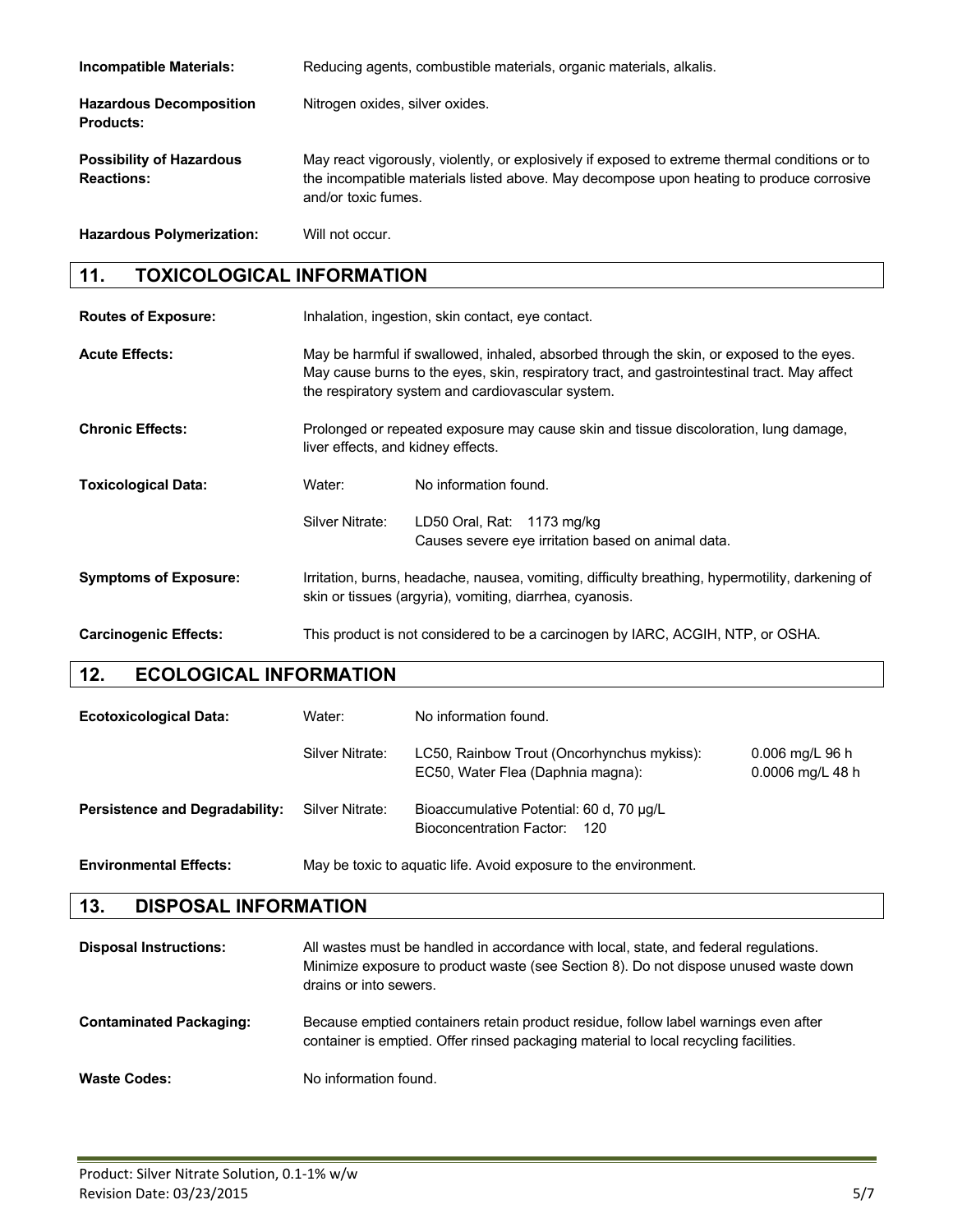## **14. TRANSPORT INFORMATION**

**DOT:** Not regulated.

**Environmental Hazard Mo information found. Regulations:**

**Other Transport Precautions:** Silver Nitrate: DOT Reportable Quantity: 1 lb

## **15. REGULATORY INFORMATION**

### **U.S. Federal Regulations**:

| OSHA: | This product is considered a "Hazardous Chemical" as defined by the OSHA Hazard |
|-------|---------------------------------------------------------------------------------|
|       | Communication Standard, 29 CFR 1910.1200.                                       |
|       |                                                                                 |

**TSCA Inventory:** All components of this product are on the U.S. TSCA Inventory.

### **U.S. EPCRA (SARA Title III):**

Section 302: No information found.

**Sections 311/312:**

| <b>Hazard Category</b>           | List (Yes/No) |
|----------------------------------|---------------|
| Section 311 - Hazardous Chemical | Yes           |
| Immediate Hazard                 | Yes           |
| Delayed Hazard                   | Yes           |
| Fire Hazard                      | Nο            |
| Pressure Hazard                  | No            |
| <b>Reactivity Hazard</b>         | Yes           |

**Section 313:** Silver Nitrate

**CERCLA Reportable Quantities:** Silver Nitrate: 1 lb

#### **International Inventories:**

| <b>Country or Region</b> | <b>Inventory Name</b>                                                         | On Inventory (Yes/No)* |
|--------------------------|-------------------------------------------------------------------------------|------------------------|
| Australia                | Australian Inventory of Chemical Substances (AICS)                            | N/A                    |
| Canada                   | Domestic Substances List (DSL)                                                | N/A                    |
| Canada                   | Non-Domestic Substances List (NDSL)                                           | N/A                    |
| China                    | Inventory of Existing Chemical Substances in China (IECSC)                    | N/A                    |
| Europe                   | European Inventory of Existing Commercial Chemical Substances (EINECS)<br>N/A |                        |
| Europe                   | European List of Notified Chemical Substances (ELINCS)<br>N/A                 |                        |
| Japan                    | Inventory of Existing and New Chemical Substances (ENCS)                      | N/A                    |
| Korea                    | Existing Chemicals List (ECL)                                                 | N/A                    |
| Philippines              | Philippine Inventory of Chemicals and Chemical Substances (PICCS)             | N/A                    |

\*A "Yes" indicates that the listed component(s) of this product comply with the inventory requirements administered by the governing country(s)